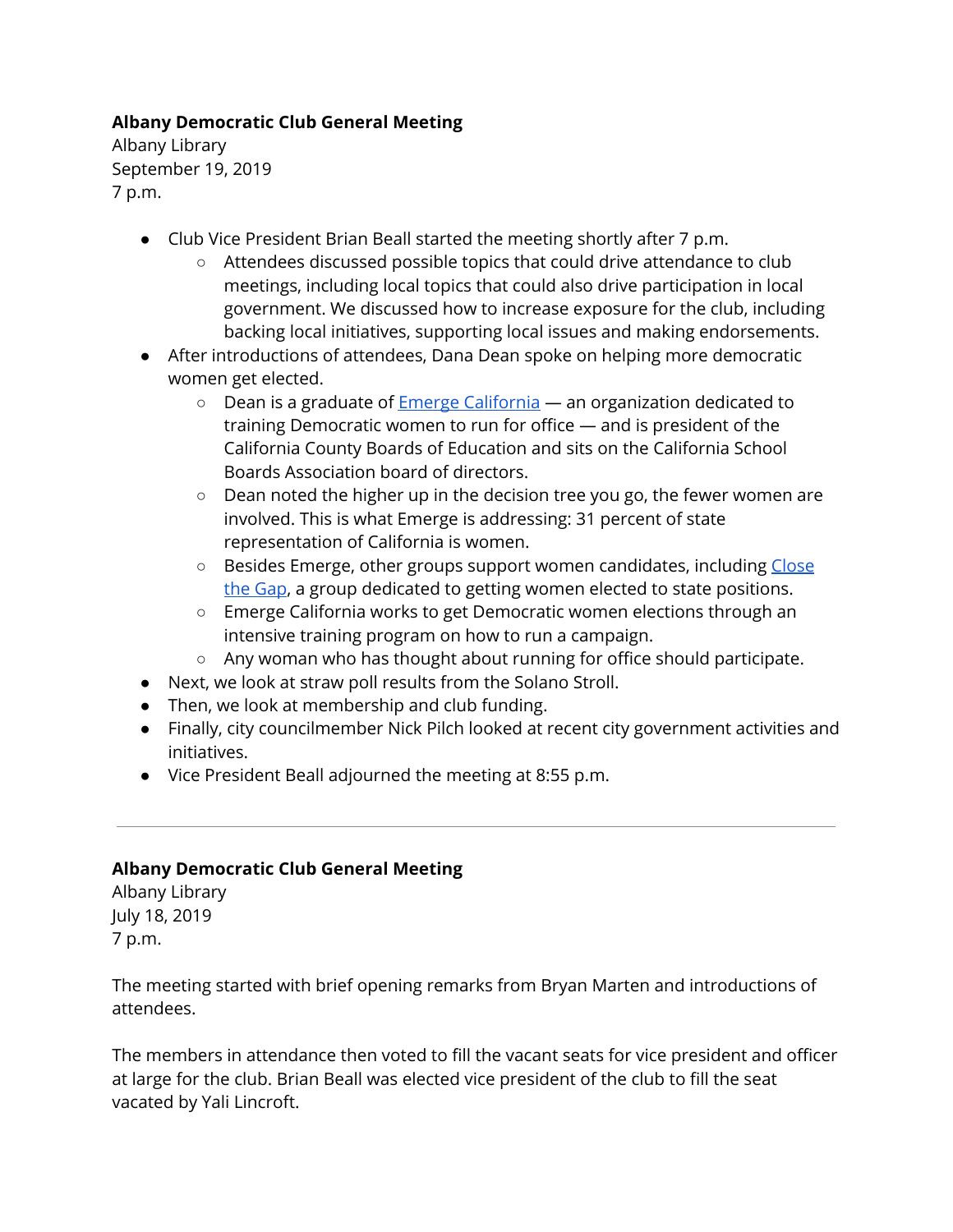#### **Climate action**

**Eric Larson**, a member of the the city's Climate Action [Committee](https://www.albanyca.org/government/boards-commissions-committees/sustainability-committee) and member of the Albany Climate Action [Coalition](https://www.albanyclimateactioncoalition.com/) -- a grassroots public group -- started with an overview of the coalition and the differences between the two climate groups.

Eric discussed how the city's Climate Action Committee acts as an advisory to the Albany City Council. The committee also works on the Climate Action Plan 2.0, a guidance climate-action document for the city.

Eric also discussed the city's [carbon-free](https://www.carbonfreealbany.org/) Albany website. Eric looked at the EBCE, or **[East](https://ebce.org/)** Bay [Community](https://ebce.org/) Energy, and Albany's participation in the initiative.

Finally, Eric talked on [Albany's](https://www.albanyca.org/departments/sustainability/climate-action-plan) Climate Action Plan and the work that goes into creating it and what the long-range goals are for the city.

Berkeley [Councilmember](https://www.cityofberkeley.info/citycouncildistrict4/) **Kate [Harrision](https://www.cityofberkeley.info/citycouncildistrict4/)** talked about this week's passage of the [Berkeley](https://www.berkeleyside.com/2019/07/17/natural-gas-pipes-now-banned-in-new-berkeley-buildings-with-some-exceptions) ordinance to remove natural gas from new [construction](https://www.berkeleyside.com/2019/07/17/natural-gas-pipes-now-banned-in-new-berkeley-buildings-with-some-exceptions) and how a similar ordinance might work in Albany to create new all-electric buildings. She looked at how it is already happening in Berkeley, including on campus. The ordinance also creates incentives to convert to electric. Seattle, Boston, Arcata are among the 50 cities that have contacted Berkeley about guidance on implementing a similar decarbonization ordinance in their area.

**JP Ross,** a senior director with East Bay [Community](https://ebce.org/) Energy, a local electricity supplier in Alameda County, including Albany, with the goal of providing cleaner energy and reinvesting profits back into the county.

JP discussed specific goals, initiatives, and programs for bringing renewable energy and electrification in buildings and vehicles and making communities carbon-free.

#### **City government events**

City councilmember Nick Pilch and committee members Bryan Marten, Preston Jordan, and **TKTKHousingPerson** discussed recent city activities and decisions.

Club president Bryan Marten adjourned the meeting at 9:00 p.m.

**Albany Democratic Club General Meeting**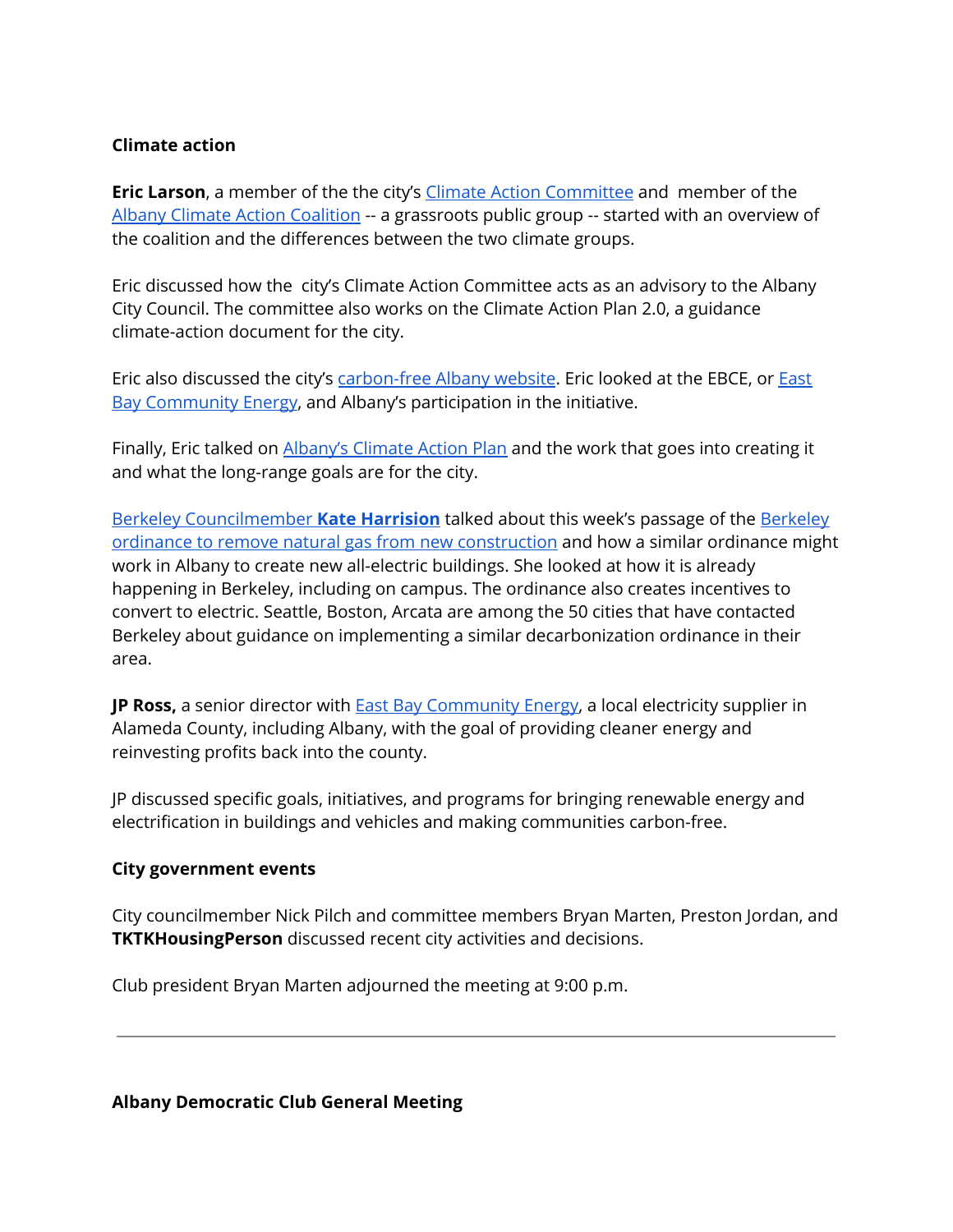Albany Library June 20, 2019 7 p.m.

The [meeting](https://www.facebook.com/Albany-California-Democratic-Club-Events-196127101003749/) started with brief opening remarks from Bryan Marten and introductions of attendees.

Bryan Marten reported that Julia Chang Frank intends to present at the club's July meeting on her discussions with local ethnic and economic groups.

Bryan Marten then reported on the recent California state party convention, which he attended. At the event, Rusty Hicks was elected California State Democratic Party Chairman.

Following a question on how the state democratic convention, the group discussed the state democratic party, its recent convention, and how state party delegates are appointed. City commission member Bryan Marten gave community updates on Albany [Parks,](https://www.albanyca.org/government/boards-commissions-committees/parks-recreation-commission) Recreation & Open Space [Commission](https://www.albanyca.org/government/boards-commissions-committees/parks-recreation-commission) activities.

City commission member Preston Jordan gave community updates on [Traffic](https://www.albanyca.org/government/boards-commissions-committees/traffic-safety-commission) & Safety [Commission](https://www.albanyca.org/government/boards-commissions-committees/traffic-safety-commission) activities.

City councilmember Nick Pilch discussed recent city council activities and decisions. [Adena](https://www.berkeleyside.com/2018/10/23/first-woman-of-color-to-be-league-of-women-voters-president-marks-a-series-of-firsts) Ishii, the president of our Berkeley, Albany, and Emeryville chapter of the League of Women Voters, spoke on the case for lowering the voting age.

She discussed the history of voting age.

The move to lowering the vote is taking hold in a handful of cities across the country, including Boulder, Colorado, and Washington, D.C.

She addressed common arguments against the issue, including teens don't care to vote and don't have the decision-making skills.

She presented data on reported voting ages from 1980 to 2016 and examined factors that can drive political interest and engagement, including gun violence. She also looked at the development of cognitive abilities for 16 year olds and they ability to make decisions at that age.

She then discussed how voting at 16 can occur with support and encouragement to vote.

She also looked at Berkeley's efforts to allow 16 and 17 year olds to vote in school-board elections.

And she examined the difficulty of allowing 16 years to vote by state.

As part of the discussion, she looked at the difficulty of having two ballots for elections: a limited for under 18 and a full for over 18.

Albany Democratic Club members in attendance held a straw poll and voted to recommend that the city council, city committees, and school board -- investigate adopting Vote 16 in Albany.

Bryan Marten adjourned the meeting at 9:00 p.m.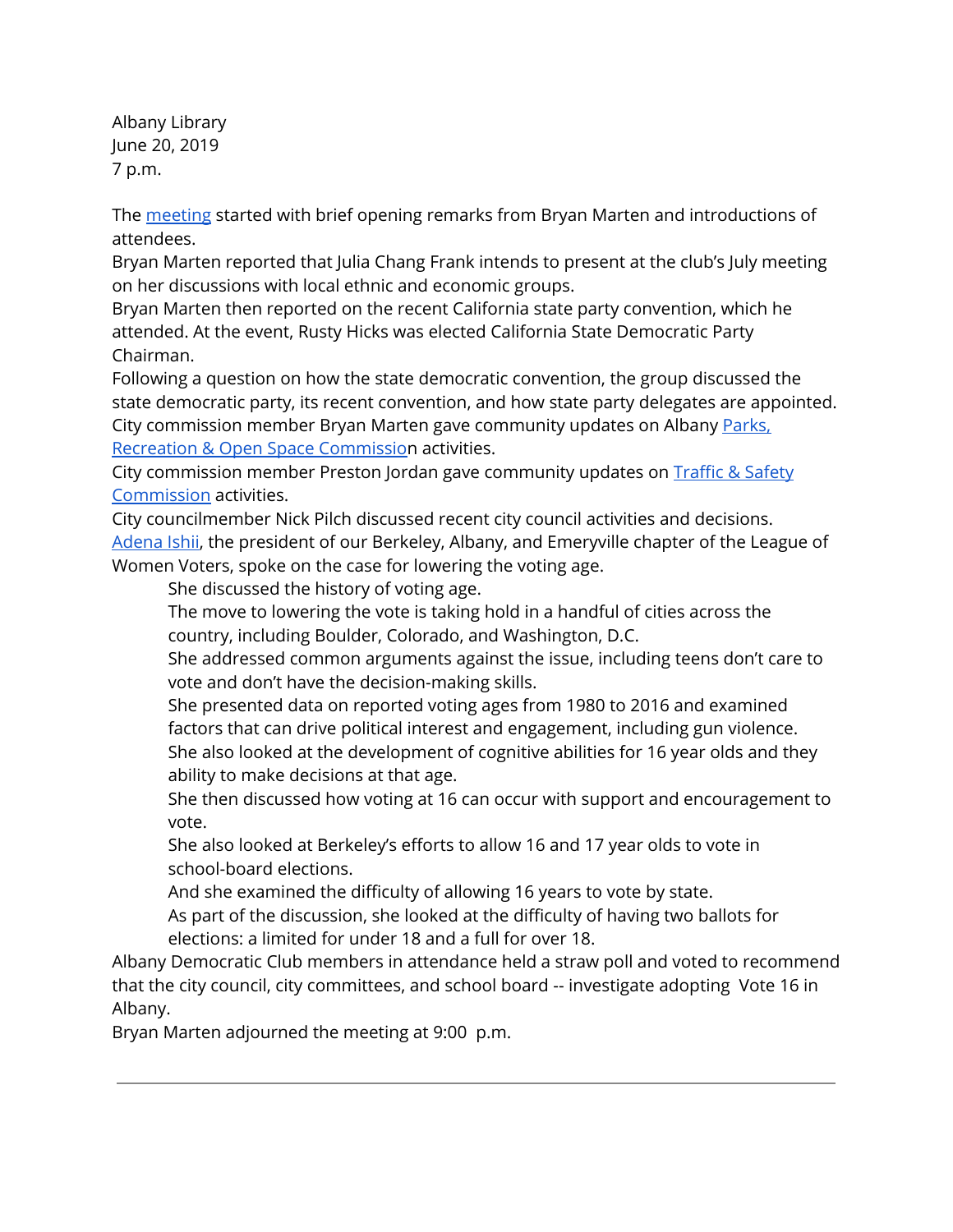# **Albany Democratic Club General Meeting**

Albany Senior Center May 16, 2019 7 p.m.

- ❏ The [meeting](https://www.facebook.com/Albany-California-Democratic-Club-Events-196127101003749/) started with brief opening remarks from Bryan Marten and introductions of attendees.
- ❏ Brandon Harami, Kimberly Ellis' Bay Area Regional [Campaign](https://www.voteforkimberly.org/) Director for California Party [Chair,](https://www.voteforkimberly.org/) spoke on why Kimberly Ellis is running for party chair in the upcoming special election.
- ❏ Her four priorities:
	- $\Box$  Address the problems caused by the former party [leadership](https://www.latimes.com/politics/essential/la-pol-ca-essential-politics-may-2018-california-democratic-party-chairman-1543170712-htmlstory.html) and establish policies that will fix the culture of the party.
	- ❏ Hold on to and expand our gains from the 2016 election and get more Democrats elected to city, county and state seats.
	- ❏ With the presidential primary coming up, we need to get our house in order to be ready for the upcoming state elections.
	- ❏ Make sure we are using our state party organization to win back the White House and work to get officials elected in other states.
- ❏ Dean Wallace, District Director for Assemblywoman Buffy Wicks, gave an update on what the Assemblywoman has been working on in Sacramento, including bills she has voted for and sponsored.
	- ❏ Bills sponsored by the Assemblywoman that have passed the appropriations committee and are moving forward:
		- ❏ Three bills in the works in the CalFresh area:
			- ❏ AB-1022 California Antihunger Response and Employment Training Act of 2019 Remove harm of the federal 3-month CalFresh time limit and related work requirements
			- ❏ AB-1377 CalFresh Connect children and their families participating in free or reduced price meals at schools to CalFresh
			- ❏ AB-1229 End Foster Youth Student Hunger in California Act of 2019
		- ❏ Four bills in the works around children and health:
			- ❏ AB-875 Pupil health: in-school support services
			- ❏ AB-1673 Firearms: unfinished frame or receiver
			- ❏ AB-767 Health care coverage: infertility
			- ❏ AB-836 Wildfire Smoke Clean Air Centers for Vulnerable Populations Incentive Program
	- ❏ The Assemblywoman has sponsored seven bills that have passed the Assembly
		- ❏ AB-723 Low-income housing incentives: leased rental housing: Counties of Alameda and Contra Costa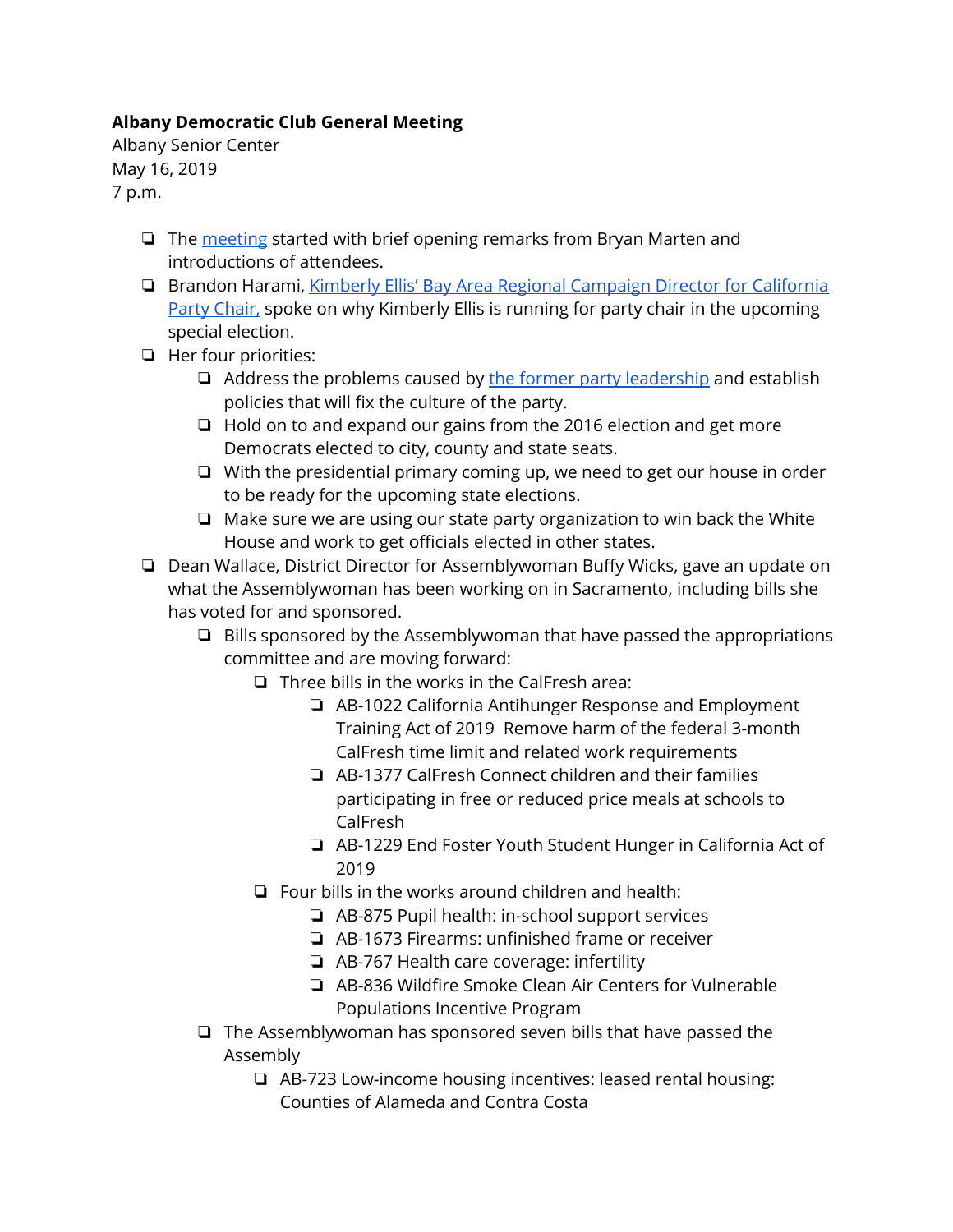- ❏ AB-923 Bay Area Rapid Transit District: electricity procurement and delivery
- ❏ AB-1423 Transfers to juvenile court
- ❏ AB-1485 Housing development: streamlining
- ❏ AB-1790 Online marketplaces: marketplace sellers
- ❏ AB-1353 Classified employees: probationary period
- ❏ AB-1153 Mandated Child Abuse Reporting Employee Training Act of 2020
- ❏ Dean Wallace discussed the Assemblywoman's stance on the housing. He says the housing debate is usually framed as renters vs. developers. Her position is, to find a successful solution, you need to embrace both sides: Build more housing *and* support the needs of the more vulnerable population, protect tenants and fight displacement.
- ❏ The club discussed Kimberly Ellis and other candidates for California Democratic Party chair:
	- ❏ [Rusty](https://rustyhicks.org/) Hicks
	- ❏ Daraka [Larimore-Hall](https://www.darakaforcdpchair.com/)
- ❏ The club chose to not make an endorsement for state party chair.
- ❏ The club discussed the bill SB-50 Planning and zoning: housing development: incentives and the impact it could have had on Albany had it passed.
- ❏ The club would like early in the next legislative session to take a larger hand in voicing local issues like SB-50's next incarnation.
- ❏ Albany committee member Bryan Marten and city councilmember Nick Pilch outlined recent decisions and upcoming issues before city committees and the city council.
- ❏ The club discussed resigning officers Jennifer Radics-Johnson and Yali Lincroft and the process for filling those positions.
- ❏ Bryan Marten adjourned the meeting at 9:03 p.m.

## **Albany Democratic Club General Meeting**

Albany Library April 18, 2019 7 p.m.

- ❏ The [meeting](https://www.facebook.com/events/2693130930760583/) started with brief opening remarks from Bryan Marten and introductions of attendees.
- ❏ Preston Jordan spoke on the California Voting Rights Act and its possible impact on Albany elections. His talk, "Albany Election Method: Decade of History, Ramifications, and Current Status," looked at various election systems -- including ranked choice, cumulative, and by district -- and whether another method would better capture the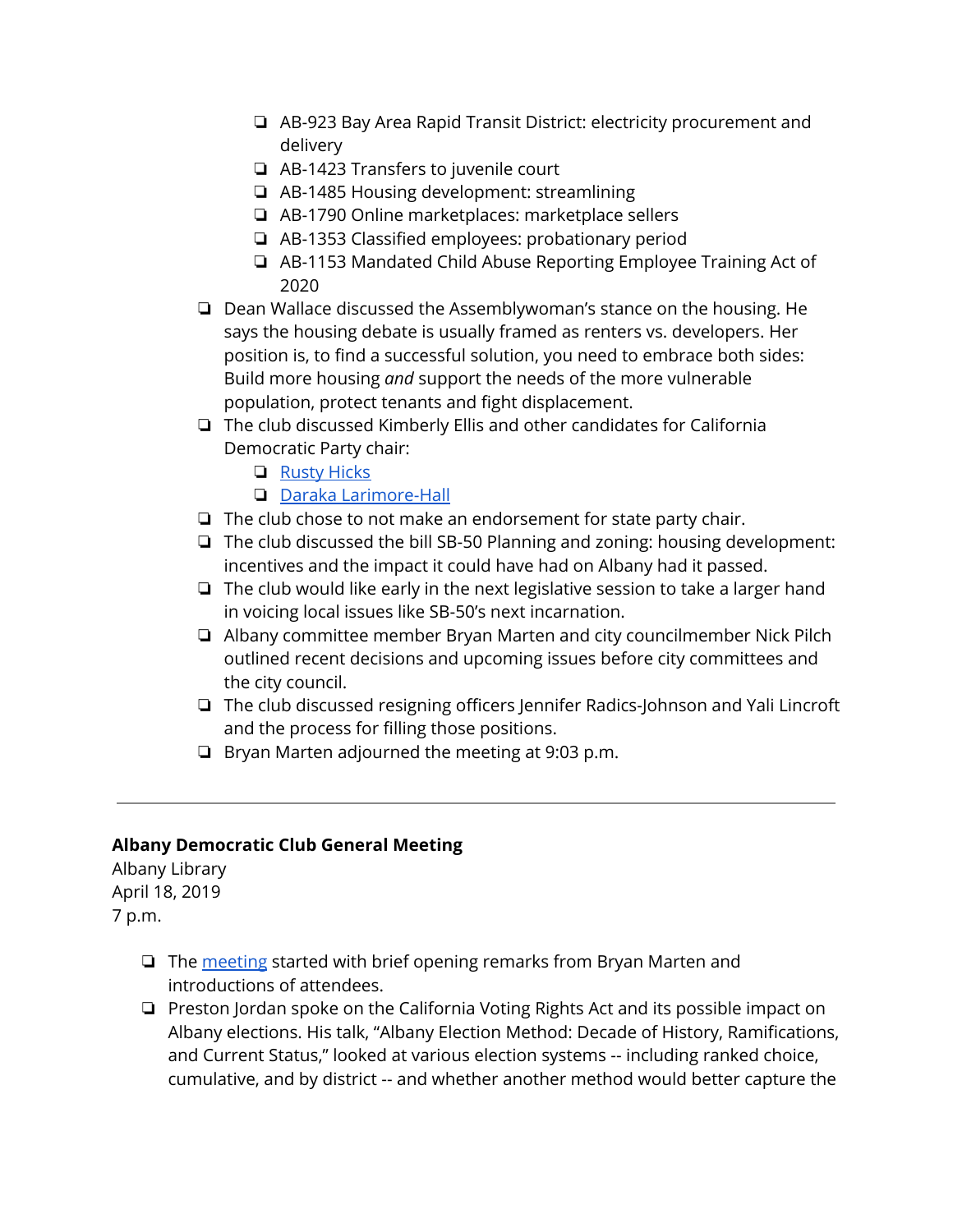city's voter wishes than the plurality-at-large voting method used now for city-council and board-of-education elections.

- ❏ As part of the discussion, the club discussed how to increase ethnically and economically diverse candidate and voter participation.
- ❏ Mayor Rochelle Nason spoke on Albany's current election method, other systems under consideration, and pros and cons of some.
- ❏ Julia Chang Frank offered to talk with local ethnic and economic groups to learn their position on election reform and then report back to the club.
- ❏ The club voted to amend the bylaws for officer positions and member rates.
- ❏ Following the vote, Bryan Marten led a discussion on the just-released Mueller report.
- ❏ Albany city councilmember Nick Pilch and committee members Preston Jordan and Bryan Marten described recent and upcoming issues before the city council and committees, including housing, uses for the Sugar Sweetened Beverage Tax funds and other tax measures, the Ordinance to Prohibit the Sale of Flavored Tobacco Products, the latest revision of the strategic plan, and the Codornices creek spill.
- ❏ Bryan Marten adjourned the meeting at 8:52 p.m.

### **Albany Democratic Club General Meeting**

Albany Library March 28, 2019 7 p.m. <https://www.facebook.com/events/1997635330544557/>

- ❏ The meeting started with brief opening remarks from Bryan Marten and introductions of attendees.
- ❏ Mayor Rochelle Nason spoke on The Exchange Club and its monument in Albany. Her talk, "A Torch in the Heart: Albany's Shrine of Freedom," looked at the history of freedom shrines across the US, including Albany's Shrine of Freedom at the corner of Key Route Boulevard and Solano Avenue.
- ❏ Mayor Nason also spoke on the role monuments serve in Albany and possible ways to reimagine the center of town.
- ❏ Mayor Nason then spoke briefly on the city's strategic plan and how to prioritize goals.
- ❏ Following the mayor's talk, Bryan Marten led a discussion on the Mueller Report and ways we can respond, including upcoming [events](https://www.trumpisnotabovethelaw.org/).